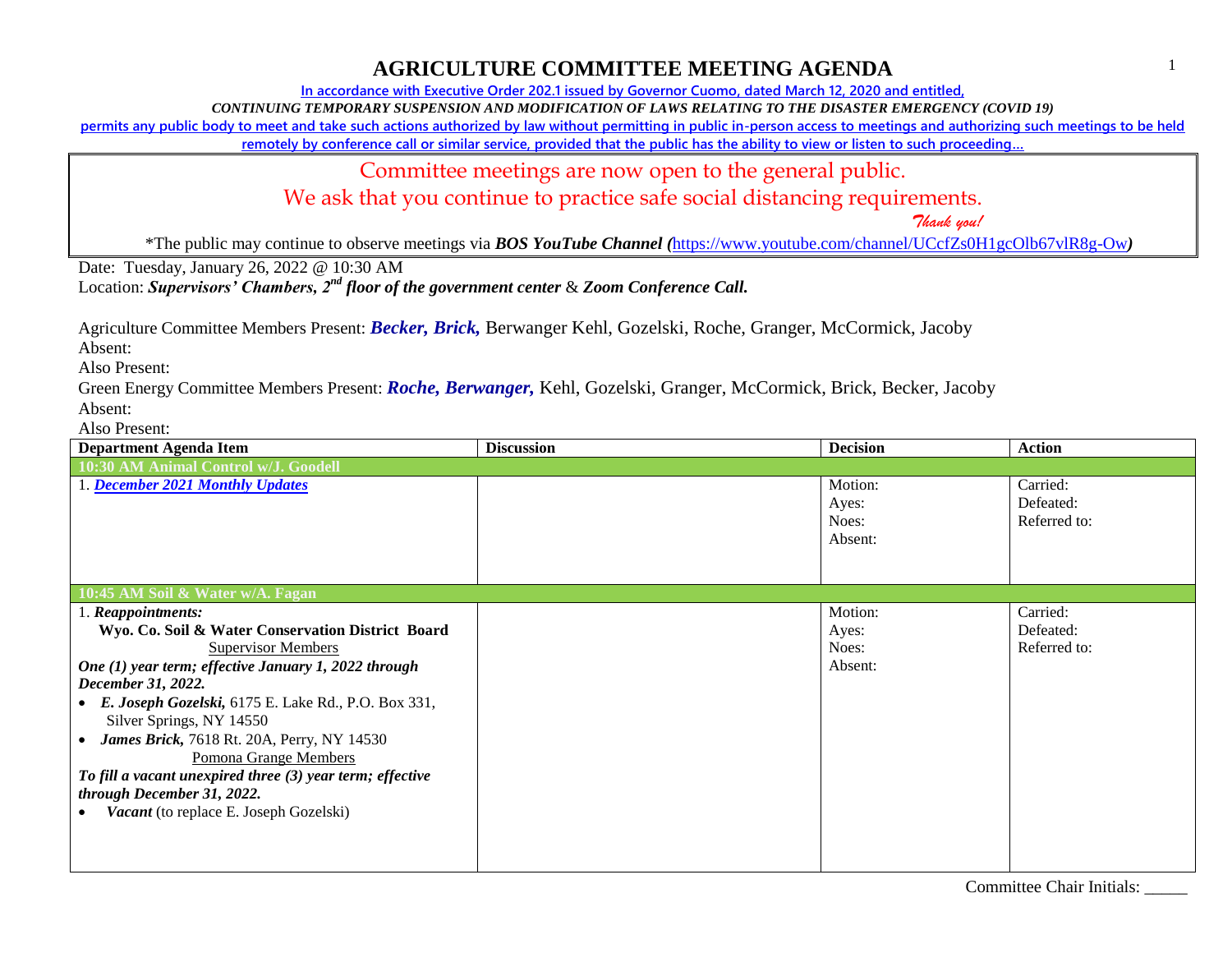**In accordance with Executive Order 202.1 issued by Governor Cuomo, dated March 12, 2020 and entitled,**

*CONTINUING TEMPORARY SUSPENSION AND MODIFICATION OF LAWS RELATING TO THE DISASTER EMERGENCY (COVID 19)*

**permits any public body to meet and take such actions authorized by law without permitting in public in-person access to meetings and authorizing such meetings to be held** 

**remotely by conference call or similar service, provided that the public has the ability to view or listen to such proceeding…**

Committee meetings are now open to the general public.

We ask that you continue to practice safe social distancing requirements.

 *Thank you!*

\*The public may continue to observe meetings via *BOS YouTube Channel (*<https://www.youtube.com/channel/UCcfZs0H1gcOlb67vlR8g-Ow>*)*

Date: Tuesday, January 26, 2022 @ 10:30 AM

Location: *Supervisors' Chambers, 2nd floor of the government center* & *Zoom Conference Call.*

Agriculture Committee Members Present: *Becker, Brick,* Berwanger Kehl, Gozelski, Roche, Granger, McCormick, Jacoby

Absent:

Also Present:

Green Energy Committee Members Present: *Roche, Berwanger,* Kehl, Gozelski, Granger, McCormick, Brick, Becker, Jacoby Absent:

| <b>Department Agenda Item</b>                                   | <b>Discussion</b> | <b>Decision</b> | <b>Action</b> |
|-----------------------------------------------------------------|-------------------|-----------------|---------------|
| 2. All Professional Service Contract \$5,000.00 or greater:     |                   | Motion:         | Carried:      |
| Authorize Chairman to sign a contract, pursuant to General      |                   | Ayes:           | Defeated:     |
| Municipal Law §104(b), with Wyoming County Soil & Water         |                   | Noes:           | Referred to:  |
| Conservation District, 36 Center Street, Suite D, Warsaw NY     |                   | Absent:         |               |
| 14569 for Ag. District review services in an amount not to      |                   |                 |               |
| exceed \$20,000.00; effective January 1, 2022 through           |                   |                 |               |
| December 31, 2022.                                              |                   |                 |               |
| 3. 2022 Appropriation:                                          |                   | Motion:         | Carried:      |
| To: 0116421.540311 Ag. District Services<br>\$4,000.00          |                   | Ayes:           | Defeated:     |
| w/any funds available                                           |                   | Noes:           | Referred to:  |
| <b>Reason:</b> To cover anticipated increase in services due to |                   | Absent:         |               |
| change in methodology.                                          |                   |                 |               |
| 11:00 AM Cooperative Extension w/A. Griffith                    |                   |                 |               |
| 1. Reappointment:                                               |                   | Motion:         | Carried:      |
| <b>Cooperative Extension's Board of Directors</b>               |                   | Ayes:           | Defeated:     |
| <b>Supervisor Member</b>                                        |                   | Noes:           | Referred to:  |
| One (1) year term; effective January 1, 2022 through            |                   | Absent:         |               |
| December 31, 2022                                               |                   |                 |               |
| James Brick, 7618 Rt. 20A, Perry, NY 14530                      |                   |                 |               |
| 2. General Update:                                              |                   | Motion:         | Carried:      |
|                                                                 |                   | Ayes:           | Defeated:     |
|                                                                 |                   | Noes:           | Referred to:  |
|                                                                 |                   | Absent:         |               |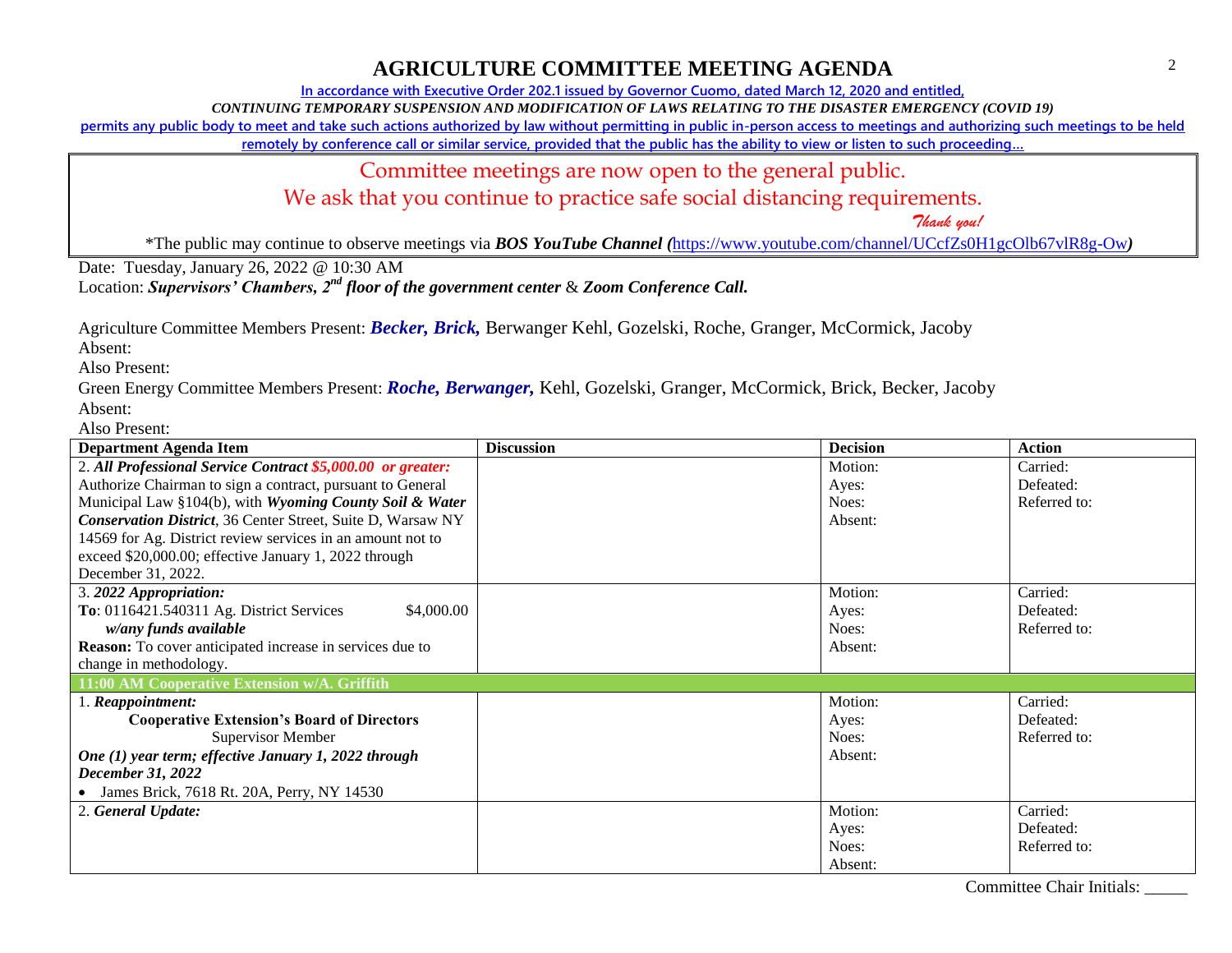**In accordance with Executive Order 202.1 issued by Governor Cuomo, dated March 12, 2020 and entitled,**

*CONTINUING TEMPORARY SUSPENSION AND MODIFICATION OF LAWS RELATING TO THE DISASTER EMERGENCY (COVID 19)*

**permits any public body to meet and take such actions authorized by law without permitting in public in-person access to meetings and authorizing such meetings to be held** 

**remotely by conference call or similar service, provided that the public has the ability to view or listen to such proceeding…**

Committee meetings are now open to the general public.

We ask that you continue to practice safe social distancing requirements.

 *Thank you!*

\*The public may continue to observe meetings via *BOS YouTube Channel (*<https://www.youtube.com/channel/UCcfZs0H1gcOlb67vlR8g-Ow>*)*

Date: Tuesday, January 26, 2022 @ 10:30 AM

Location: *Supervisors' Chambers, 2nd floor of the government center* & *Zoom Conference Call.*

Agriculture Committee Members Present: *Becker, Brick,* Berwanger Kehl, Gozelski, Roche, Granger, McCormick, Jacoby

Absent:

Also Present:

Green Energy Committee Members Present: *Roche, Berwanger,* Kehl, Gozelski, Granger, McCormick, Brick, Becker, Jacoby Absent:

| <b>Department Agenda Item</b>                        | <b>Discussion</b>                     | <b>Decision</b> | <b>Action</b> |
|------------------------------------------------------|---------------------------------------|-----------------|---------------|
| <b>County Forestlands w/</b>                         |                                       |                 |               |
| 1. Discussion:                                       | See attached e-mail from E. Stawitzky | Motion:         | Carried:      |
| <b>DMAP</b> Application                              |                                       | Ayes:           | Defeated:     |
|                                                      |                                       | Noes:           | Referred to:  |
|                                                      |                                       | Absent:         |               |
|                                                      |                                       |                 |               |
|                                                      |                                       |                 |               |
|                                                      |                                       |                 |               |
| <b>Committee Chair's Agenda</b>                      |                                       |                 |               |
| 1. Reappointments:                                   |                                       | Motion:         | Carried:      |
| <b>New York State Department of Environmental</b>    |                                       | Ayes:           | Defeated:     |
| <b>Conservation Advisory Committee</b>               |                                       | Noes:           | Referred to:  |
| <b>Supervisor Member</b>                             |                                       | Absent:         |               |
| One (1) year term; effective January 1, 2022 through |                                       |                 |               |
| December 31, 2022                                    |                                       |                 |               |
| • Bryan Kehl, 914 Route 98, Attica, NY 14011         |                                       |                 |               |
| Supervisor Member / Alternate                        |                                       |                 |               |
| One (1) year term; effective January 1, 2022 through |                                       |                 |               |
| December 31, 2022                                    |                                       |                 |               |
| <i>Vacant</i> (to replace A. Brunner)                |                                       |                 |               |
|                                                      |                                       |                 |               |
|                                                      |                                       |                 |               |
|                                                      |                                       |                 |               |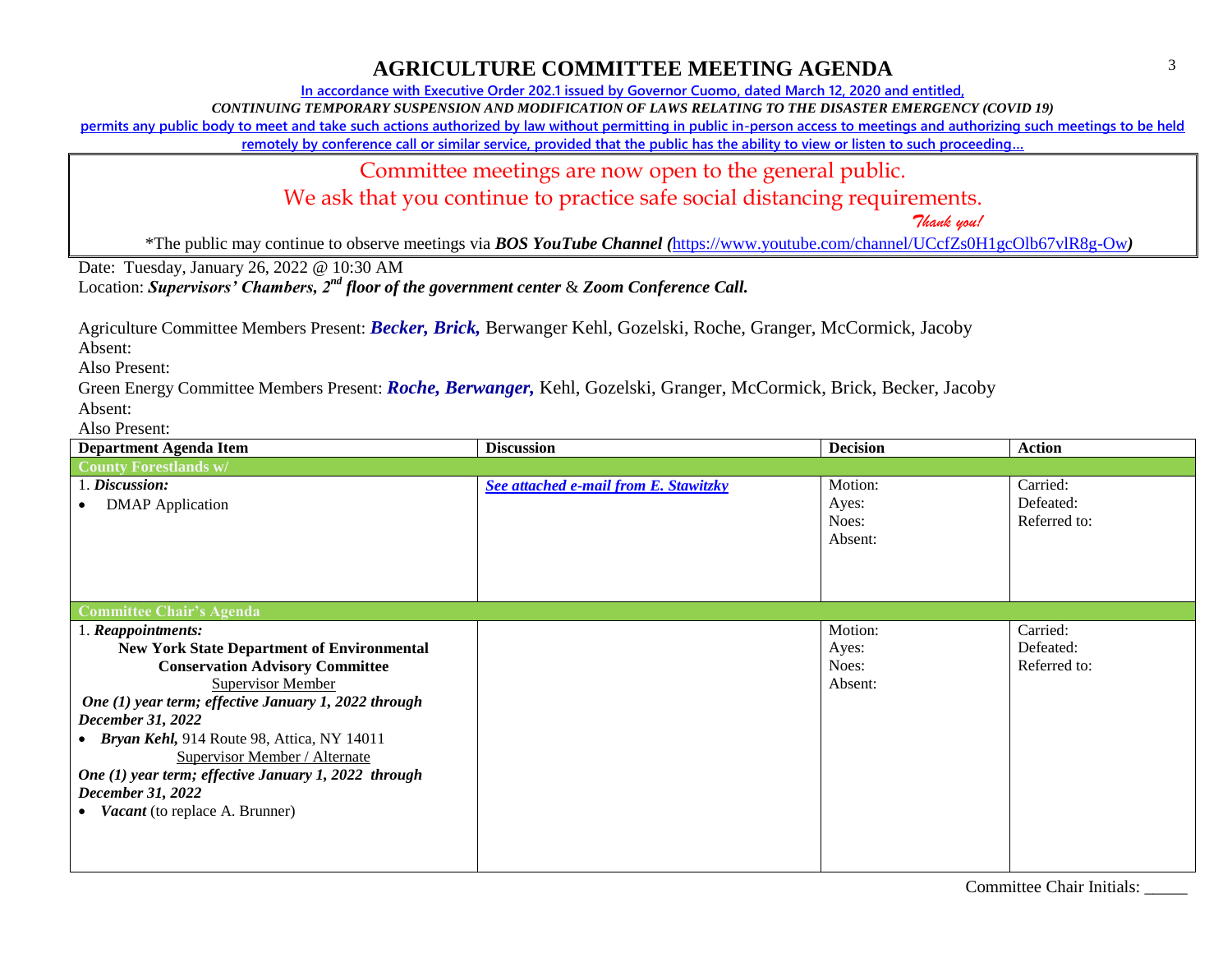**In accordance with Executive Order 202.1 issued by Governor Cuomo, dated March 12, 2020 and entitled,**

*CONTINUING TEMPORARY SUSPENSION AND MODIFICATION OF LAWS RELATING TO THE DISASTER EMERGENCY (COVID 19)*

**permits any public body to meet and take such actions authorized by law without permitting in public in-person access to meetings and authorizing such meetings to be held** 

**remotely by conference call or similar service, provided that the public has the ability to view or listen to such proceeding…**

Committee meetings are now open to the general public.

We ask that you continue to practice safe social distancing requirements.

 *Thank you!*

\*The public may continue to observe meetings via *BOS YouTube Channel (*<https://www.youtube.com/channel/UCcfZs0H1gcOlb67vlR8g-Ow>*)*

Date: Tuesday, January 26, 2022 @ 10:30 AM

Location: *Supervisors' Chambers, 2nd floor of the government center* & *Zoom Conference Call.*

Agriculture Committee Members Present: *Becker, Brick,* Berwanger Kehl, Gozelski, Roche, Granger, McCormick, Jacoby

Absent:

Also Present:

Green Energy Committee Members Present: *Roche, Berwanger,* Kehl, Gozelski, Granger, McCormick, Brick, Becker, Jacoby Absent:

| <b>Department Agenda Item</b>                         | <b>Discussion</b>                             | <b>Decision</b> | <b>Action</b> |
|-------------------------------------------------------|-----------------------------------------------|-----------------|---------------|
| 2. Reappointment:                                     |                                               | Motion:         | Carried:      |
| <b>Region 9 Fish and Wildlife Management Board</b>    |                                               | Ayes:           | Defeated:     |
| Supervisor Member (Legislative Rep.)                  |                                               | Noes:           | Referred to:  |
| One (1) year term; effective January 1, 2022 through  |                                               | Absent:         |               |
| December 31, 2022                                     |                                               |                 |               |
| James Brick (T/Perry), 7618 Route 20A, Perry NY       |                                               |                 |               |
| 14530                                                 |                                               |                 |               |
| 3. Reappointment:                                     |                                               | Motion:         | Carried:      |
| <b>Seneca Trail RC&amp;D Council</b>                  |                                               | Ayes:           | Defeated:     |
| <b>Board of Supervisors Representative</b>            |                                               | Noes:           | Referred to:  |
| One (1) year term; effective January 01, 2022 through |                                               | Absent:         |               |
| December 31, 2022.                                    |                                               |                 |               |
| Brian Becker, 1514 Perry Rd. N. Java, NY 14113        |                                               |                 |               |
| Ag. & Farmland Protection                             |                                               |                 |               |
| 2. Reappointment:                                     | <b>AG &amp; FARMLAND PROTECTION BOARD ARE</b> | Motion:         | Carried:      |
| Wyoming County Ag & Farmland Protection Board         | <b>APPOINTMENTS OF THE CHAIRMAN OF</b>        | Ayes:           | Defeated:     |
| Supervisor Member                                     | <b>THE BOARD, THEY DO NOT NEED A</b>          | Noes:           | Referred to:  |
| One (1) year term; effective January 1, 2022 through  | <b>RESOLUTION</b>                             | Absent:         |               |
| December 31, 2022                                     |                                               |                 |               |
| James Brick (T/Perry), 7618 Route 20A, Perry NY       |                                               |                 |               |
| 14530                                                 |                                               |                 |               |
|                                                       |                                               |                 |               |
|                                                       |                                               |                 |               |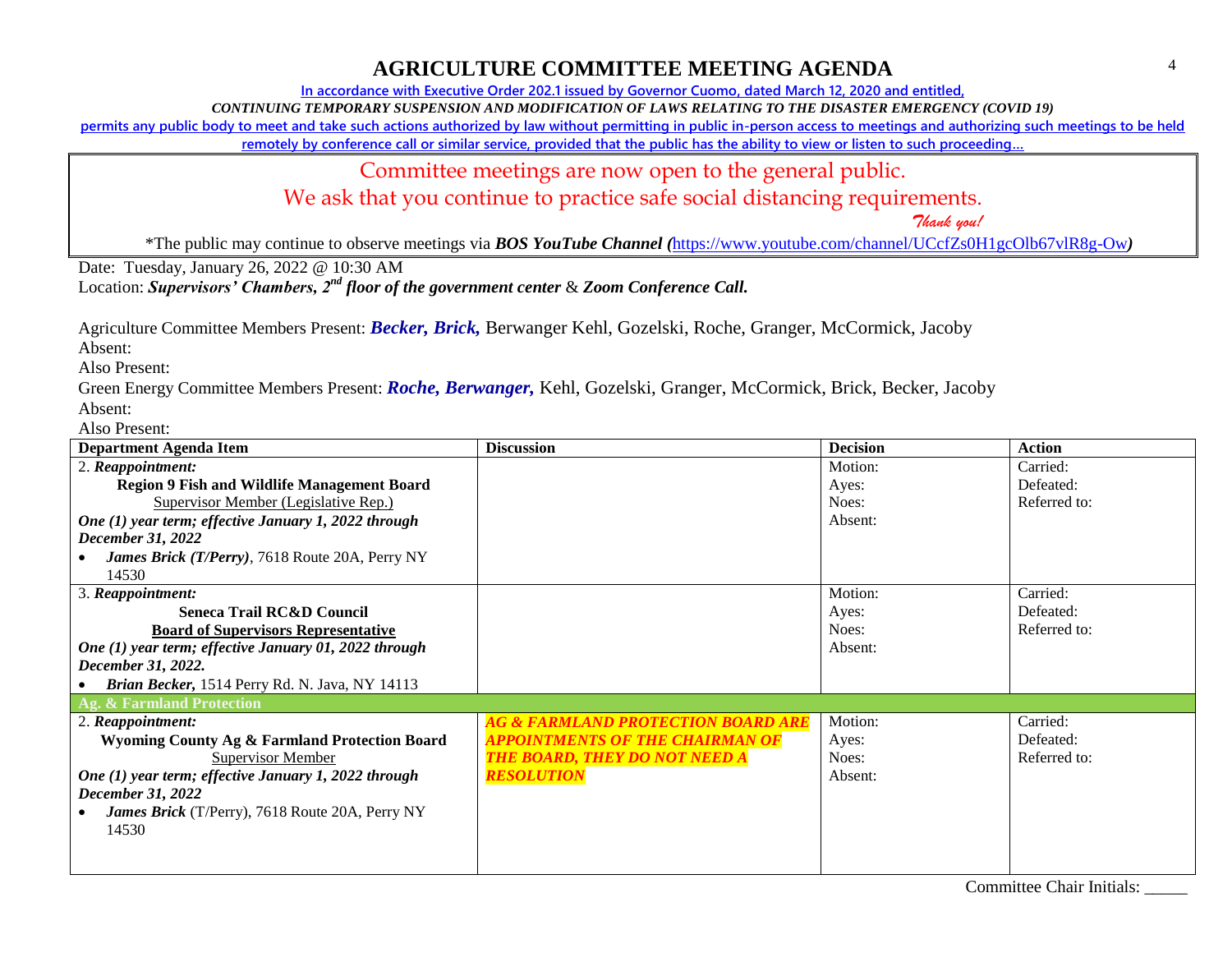**In accordance with Executive Order 202.1 issued by Governor Cuomo, dated March 12, 2020 and entitled,**

*CONTINUING TEMPORARY SUSPENSION AND MODIFICATION OF LAWS RELATING TO THE DISASTER EMERGENCY (COVID 19)*

**permits any public body to meet and take such actions authorized by law without permitting in public in-person access to meetings and authorizing such meetings to be held** 

**remotely by conference call or similar service, provided that the public has the ability to view or listen to such proceeding…**

Committee meetings are now open to the general public.

We ask that you continue to practice safe social distancing requirements.

 *Thank you!*

\*The public may continue to observe meetings via *BOS YouTube Channel (*<https://www.youtube.com/channel/UCcfZs0H1gcOlb67vlR8g-Ow>*)*

Date: Tuesday, January 26, 2022 @ 10:30 AM

Location: *Supervisors' Chambers, 2nd floor of the government center* & *Zoom Conference Call.*

Agriculture Committee Members Present: *Becker, Brick,* Berwanger Kehl, Gozelski, Roche, Granger, McCormick, Jacoby

Absent:

Also Present:

Green Energy Committee Members Present: *Roche, Berwanger,* Kehl, Gozelski, Granger, McCormick, Brick, Becker, Jacoby Absent:

| <b>Department Agenda Item</b>      | <b>Discussion</b> | <b>Decision</b>                      | <b>Action</b>                         |
|------------------------------------|-------------------|--------------------------------------|---------------------------------------|
| <b>Conservation w/</b>             |                   |                                      |                                       |
|                                    |                   | Motion:<br>Ayes:<br>Noes:<br>Absent: | Carried:<br>Defeated:<br>Referred to: |
| <b>Fair Association w/M. Roche</b> |                   |                                      |                                       |
|                                    |                   | Motion:<br>Ayes:<br>Noes:<br>Absent: | Carried:<br>Defeated:<br>Referred to: |
| Dairy Industry w/S. Klein          |                   |                                      |                                       |
|                                    |                   | Motion:<br>Ayes:<br>Noes:<br>Absent: | Carried:<br>Defeated:<br>Referred to: |